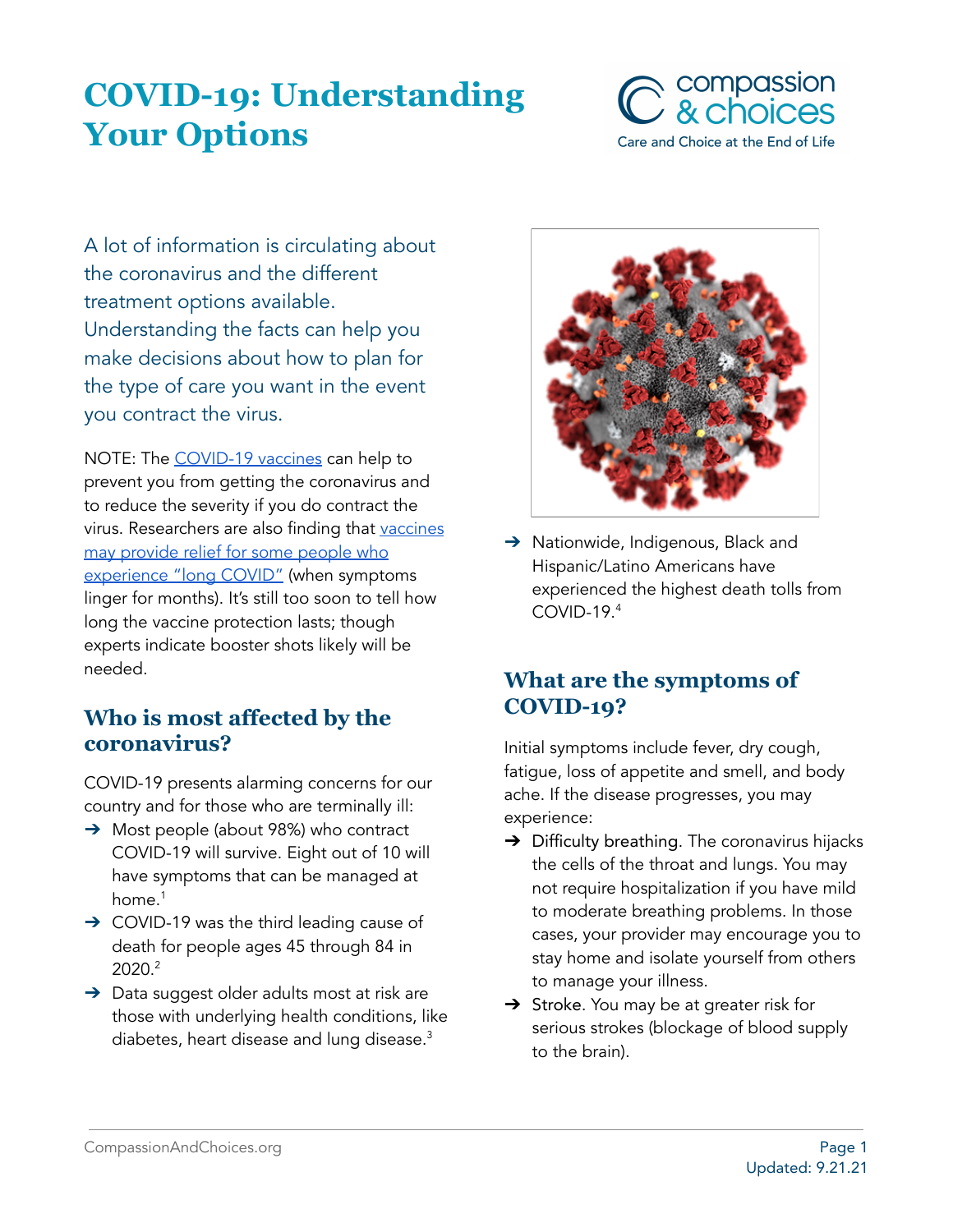$\rightarrow$  Problems with brain function. You may experience loss of smell, inability to taste, muscle weakness, tingling or numbness in the hands and feet, dizziness, confusion, delirium, and seizures.

# **What do I need to think about if I were to become seriously ill with COVID-19?**

COVID-19 is a disease that progresses very quickly. Most people who get COVID-19 (97-98%), will survive. However, many who die are often dying lonely, isolated deaths. Planning in advance could help ensure that you get care consistent with your values and priorities.

 $\rightarrow$  Determine your goals of care. Think about what matters to you most. It's best to do this before you are confronted with COVID-19. But if you already have the disease, it's not too late. The descriptions of the different [treatment](https://docs.google.com/document/d/1CcsZ0UVUm_JuRWNQIXH8YpkuRqE2kfyGfCLI-NWoLI0/edit#heading=h.tgsl97ov8ycn) options listed below, and your own health status, may help as you try to answer these questions. While anyone with COVID-19 can die, a person in reasonably good health is very likely to survive. Weighing your values along with your health status will help give you the full picture as you make treatment decisions.

Each of us may choose a different path. The point is to think about what matters to you:

◆ If I begin to have difficulty breathing from coronavirus, would I prefer to be in the hospital with immediate access to life-saving interventions and around-the-clock medical care, but isolated from my loved ones? Or would I want to explore whether I

can be cared for in the comfort of my home?

- ◆ If my disease progresses and less invasive treatments are no longer working, do I want to go to the hospital and attempt additional life-saving treatments? Or would I prefer to forgo life-prolonging treatments and instead choose comfort care, so that I can die at home?
- ◆ If I end up at the hospital, do I want the doctors to attempt to extend my life using mechanical ventilation?
- ◆ Do I want doctors to attempt to restart my heart through resuscitation?
- $\rightarrow$  Contact your healthcare team now to talk about your options, including:
	- ◆ When and how you could receive medical care at home if you have COVID-19 symptoms. For example, you may be able to receive care, including prescriptions, using telehealth [\(communication](https://docs.google.com/document/d/1UMet2y3UtHEw7aGeuKigf7cD6UKz9eeX1Ltg8Ov2cVQ/edit?pli=1#) through a phone or [computer\).](https://docs.google.com/document/d/1UMet2y3UtHEw7aGeuKigf7cD6UKz9eeX1Ltg8Ov2cVQ/edit?pli=1#)
	- ◆ Whether you can receive oxygen at home, should you need it. Your doctor may ask you to go to the office, emergency room or urgent care clinic so your oxygen levels can be tested. If your levels are low, you may be able to get oxygen through hospice or home care.
	- ◆ How quickly you can receive hospice care, should you qualify.
	- ◆ If you decide you want to go to the hospital in the event the disease becomes severe, when would be appropriate to go.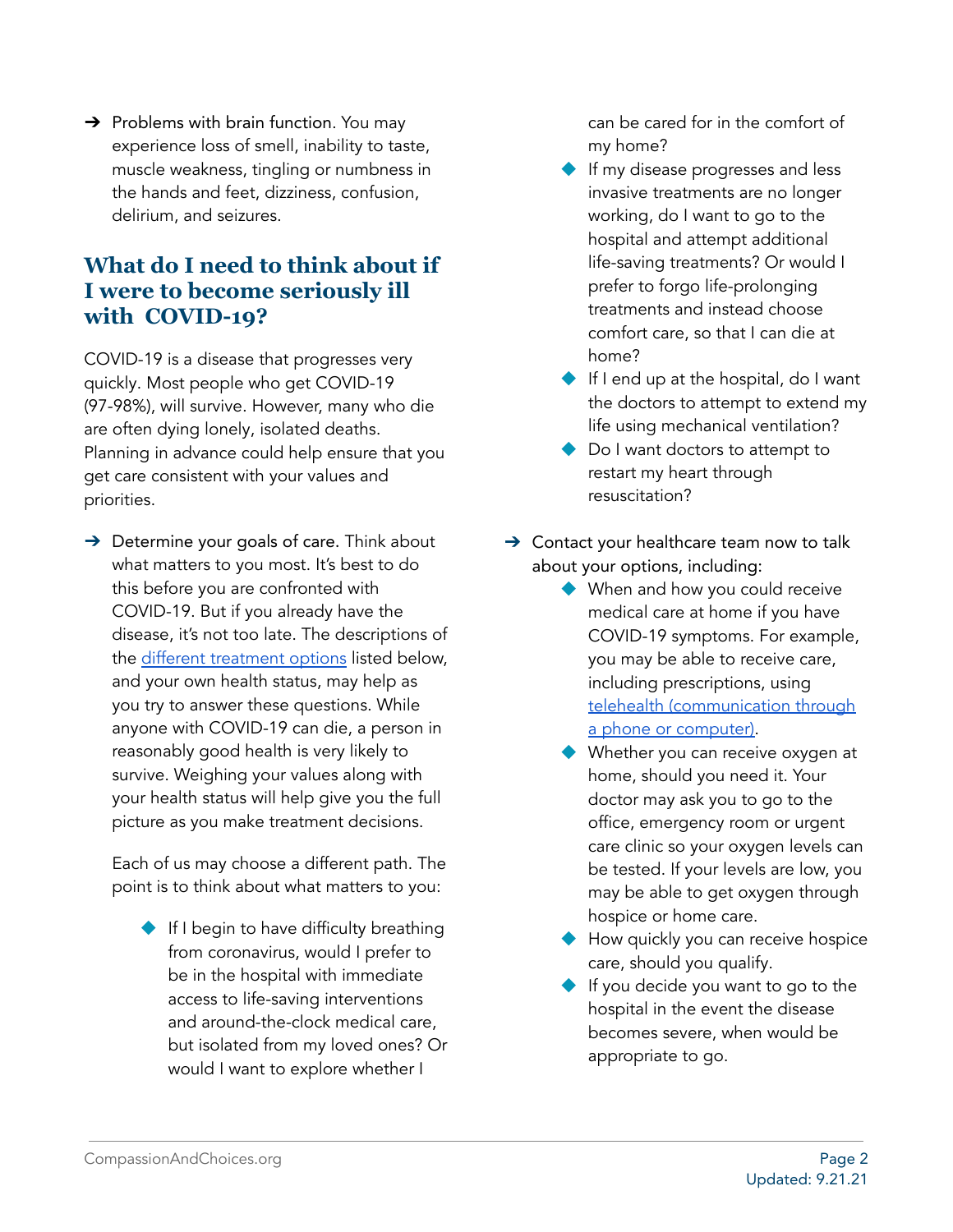# **What do I need to know about different treatment options?**

There is no specific cure for COVID-19, but new therapies are being discovered and prevention is most important — vaccination matters.

Healthcare providers can also treat symptoms to make you more comfortable and may try a range of treatments from antibiotics to experimental drugs depending on your circumstances.

# Treatment for Respiratory (Breathing) Problems

For some patients COVID-19 progresses, damaging the lungs and making it harder for oxygen to travel into the bloodstream and organs. You may hear this referred to as acute respiratory distress syndrome, or ARDS. There are several options for ARDS — non-invasive respiratory care, intubation with ventilation, and comfort care.

Non-Invasive Respiratory Care

#### What is it?

Patients with milder symptoms may be given oxygen through facemasks, nasal masks or mouthpieces, which allow air to be pushed into the lungs. These devices still allow you to speak and eat, although some people report the masks are tight-fitting and uncomfortable. You may be given medicine to help you stay calm.

To receive oxygen, your doctor may ask you to go to the office, emergency room or urgent care to get your oxygen levels tested. Levels below 88% qualify for oxygen. If you require

oxygen, you may be able to get it through home or hospice care.

Bottom line: Non-invasive respiratory care can provide oxygen to people who have mild to moderate symptoms. It sometimes can be provided at home allowing you to avoid a hospital stay. If your condition worsens, you will need to make a choice between intubation with ventilation (at the hospital) and comfort care.

## Intubation with Ventilation

#### What is it?

Intubation with ventilation is for people who are severely ill and not able to breathe well on their own. It is used when other methods of treatment are no longer working. The procedure is performed in the hospital. You'll remain in the intensive care unit (ICU) throughout the ventilation process.

With intubation, a tube goes into your mouth or nose, down your throat and into your windpipe. It is connected to a machine called a ventilator. You cannot speak or swallow. You would be in a medically induced coma and given pain-relieving medications before and throughout the process.

Ventilation, sometimes called mechanical ventilation, is a life support treatment. It pushes oxygen into your lungs to help you breathe and sustain your heart and kidneys so they can work properly. It is the last line of defense for the coronavirus. However, it is not a cure. Ventilation helps keep you alive, giving the lungs a longer time to recover on their own. It essentially buys time.

Ventilation is a relatively common treatment. For example, it is given when a patient undergoes heart surgery and in severe cases of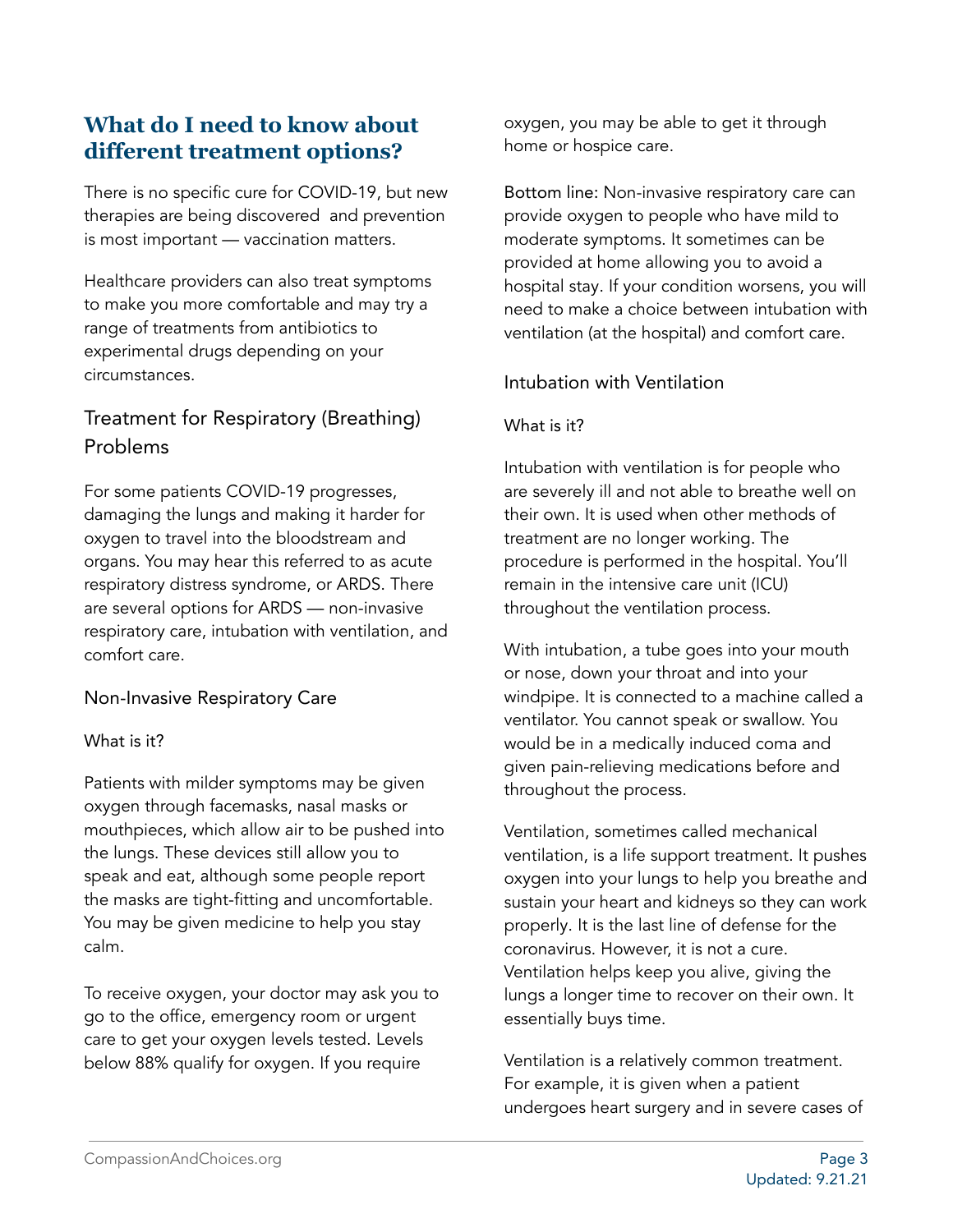chronic obstructive pulmonary disease, pneumonia, congestive heart failure, sepsis, cardiac arrest, etc. In general, duration and recovery time are shorter and survival more likely for people receiving ventilation for reasons other than COVID-19.

#### What else should I consider?

Data on mechanical ventilation for COVID-19 patients continues to emerge. People with COVID-19 who receive ventilation have varying levels of recovery.

- → Ventilator duration. Most patients with COVID-19 who are on a ventilator spend on average 10 days to 3 weeks in the ICU. For most other conditions, the average time on a ventilator is 3 to 7 days. Ventilation can damage the heart and lungs; the longer someone is on a ventilator, the greater the risk of organ damage.
- ➔ Ventilator recovery. Recovery is not always easy. Some patients die from heart problems within a few days of beginning ventilation, require dialysis due to kidney failure or have permanent lung or heart damage. Others still are no longer able to walk, move or think the way they previously did and show signs of mental impairment. 5 The longer a person is on a ventilator, the likelihood of these adverse effects increases and survival decreases. Ventilator survival. Survival rates for people who receive ventilation have steadily increased since the initial reports in March, largely because providers have become more skilled at treating people with the virus. Studies show that younger age offers the greater chance for survival for patients receiving mechanical ventilation.. <sup>6</sup> The survival rate decreases for people with any of the following factors: older age and underlying

conditions, such as hypertension, chronic kidney disease and diabetes.

Bottom Line: Intubation with ventilation will sustain your life and may allow you to recover from COVID-19. However, it is an invasive procedure that has the potential to diminish the quality of life for those who do survive. People least likely to recover are those who are seriously ill from heart, lung, liver or kidney failure, who are over age 65, or who have a terminal illness like cancer or advanced dementia.

## Other Treatments to Consider

## Feeding Tubes

#### What is it?

For patients who are not able to eat or drink, the doctor might suggest a feeding tube. This is more common for patients with severe COVID disease admitted to the ICU. <sup>7</sup> There are two types of feeding tubes:

- → Nasogastric or NG tube is threaded through the nose down to the stomach to give nutrition for a short time.
- ➔ Gastric or G tube (sometimes called PEG or percutaneous endoscopic gastrostomy tube) is put directly into the stomach through an opening in the side or abdomen.

Hand feeding by another person is often an alternative to tube feeding. But, patients with COVID-19 are often unable to have loved ones or aides nearby to help due to the possibility of transmission of the virus.

#### What else should I consider?

In the short-term, getting nutrition from a feeding tube can be helpful. However, they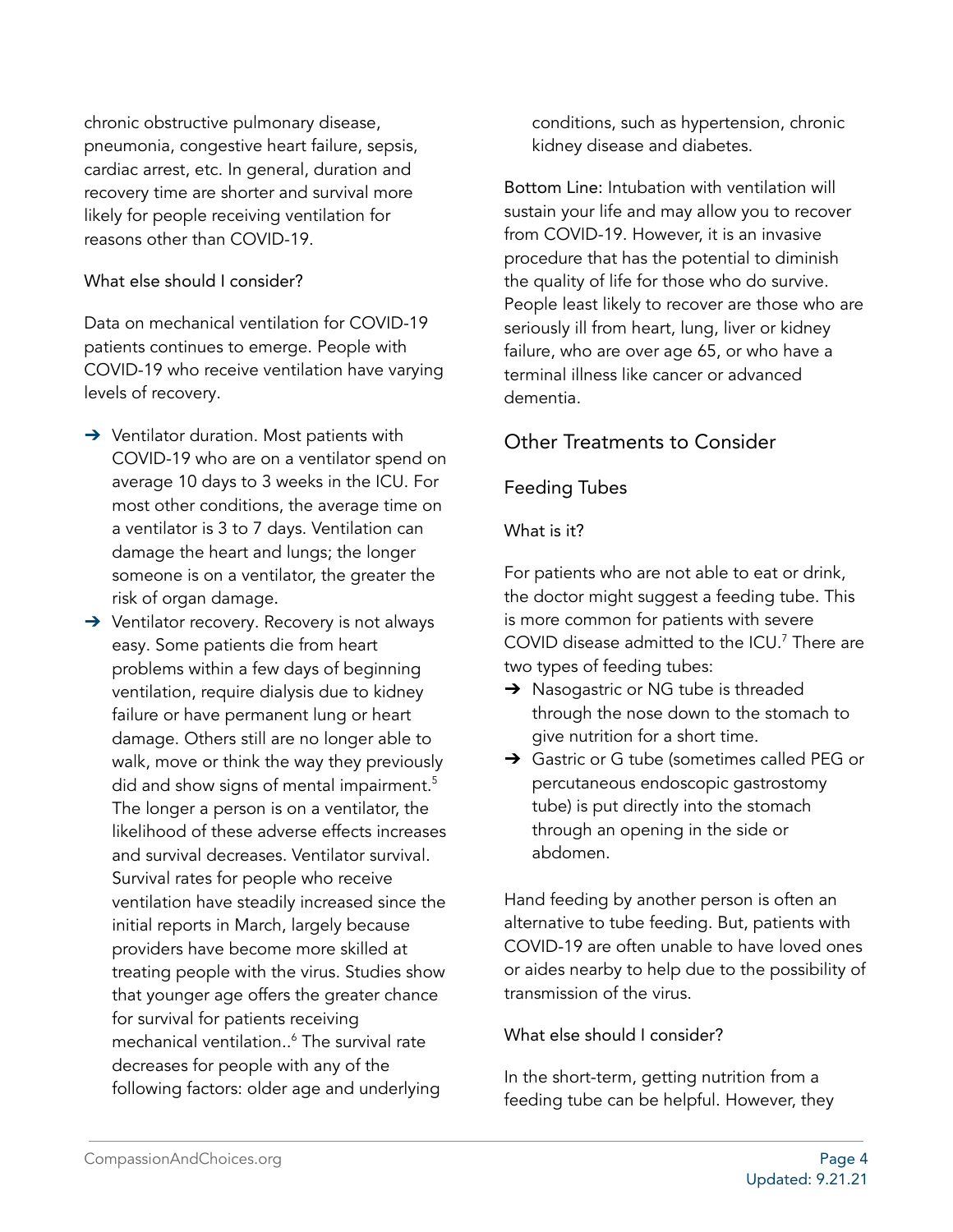may cause discomfort and may lead to bleeding, infection, skin irritation, or leaking around the tube, as well as nausea, vomiting and diarrhea.

Bottom line: When it is likely the patient will get better, getting nutrition from a feeding tube can be helpful. However, when someone is in the last stage of an illness, tube feeding can be uncomfortable if not painful. Instead of feeding tubes, some patients choose to [refuse](https://compassionandchoices.org/end-of-life-planning/learn/vsed/) food and [water.](https://compassionandchoices.org/end-of-life-planning/learn/vsed/) The action of stopping food and drink is a natural part of the dying process and can be considered as one of the options for care.

## Cardiopulmonary Resuscitation or CPR

#### What is it?

For some people with COVID-19, despite ventilation, the heart stops beating. The primary treatment in this case is cardiopulmonary resuscitation (CPR). During CPR, you may receive compressions (pushing) on your chest, or electrical shock and drugs, to restart your heart.

CPR may also be necessary for people with COVID-19 who have not received ventilation. In those cases, once CPR has been given, ventilation will also be performed.

#### What should I consider?

Survival rates for people who receive CPR vary:

→ CPR recovery. After CPR, more likely than not you will need to be moved to the ICU. You may also have damaged or broken ribs caused by the chest compressions. If your heart and breathing are stopped for a while, brain damage may occur.

- $\rightarrow$  CPR survival. [Research](https://well.blogs.nytimes.com/2014/07/17/the-cpr-we-dont-see-on-tv/) suggests that only 10–20% of all people who get CPR will survive and recover enough to leave the hospital. For chronically ill elderly patients, one [study](https://www.nejm.org/doi/full/10.1056/NEJM199402243300807#t=articleResults) has shown a less than 5% chance of surviving long enough to leave the hospital after receiving CPR. <sup>8</sup> The study does not evaluate the quality of life for those who leave the hospital. We also do not have data on CPR survival rates for patients with coronavirus.
- $\rightarrow$  CPR practices. Given how contagious the coronavirus is, CPR, which is an invasive procedure, puts healthcare workers at considerable risk. Since there is only a small chance of making a full recovery, some hospitals have automatic do-not-resuscitate orders in place for patients with the coronavirus. Practices vary by health system, so it is important that you document your preferences to increase the likelihood they will be followed in an emergency situation.

Bottom Line: In a small number of cases, CPR can save a patient's life and allow them to recover fully and leave the hospital. The likelihood of surviving resuscitation for chronically ill elderly patients is very low. 9

## Comfort-Focused Treatment

#### What is it?

Comfort care focuses on symptom control, pain relief and quality of life. If you have COVID-19 and choose comfort care, you may receive pain relievers, oxygen to help you breathe, fever reducers, and medicine to reduce anxiety and fear. In many cases, you may be able to choose to stay at home, which will increase the likelihood that you will not die alone.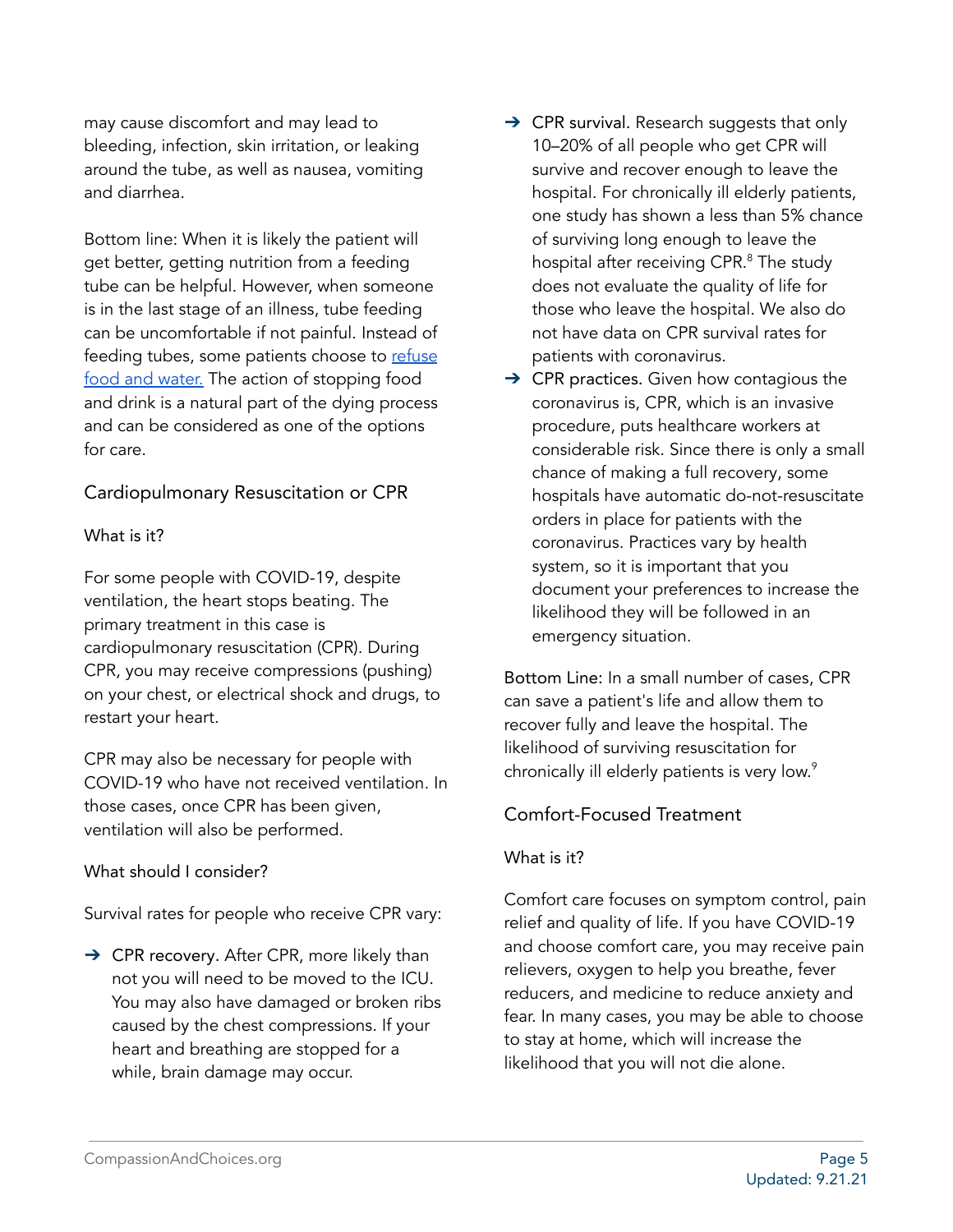If you select this care option, you will not be given invasive treatments or be kept alive on a ventilation machine and you may decide you do not want to go to the hospital at all. It is a more common option for people who are already receiving hospice care or who already have terminal or worsening conditions, such as advanced dementia. However, it is an option for everyone.

If you choose this option, talk with your provider about how you will receive care, such as pain medication. If you have a caregiver in your home, they will be encouraged to remain in a separate part of the house with minimal interaction; however, it will not be as isolating as it will be in the hospital.

#### What should I consider?

There are several things to consider if you are receiving or considering hospice care:

- $\rightarrow$  If you are already receiving hospice care, your assigned hospice provider will likely continue to come to your home regularly to provide the care you need. The hospice physician can prescribe pain relieving medicine and offer other comfort care measures during this time.
- $\rightarrow$  If you are not yet on hospice care, ask about it when you first talk to your doctor in the case that symptoms from COVID-19 progress. If you are not able to access hospice care, home-based palliative care may be an option. Palliative care doctors can provide the same or similar type of comfort care that is provided by hospice care.

Bottom Line: With comfort treatment you are choosing not to have aggressive treatments like ventilation and CPR. Instead, you are choosing care to relieve your symptoms and keep you

comfortable. This care will not extend your life, but it will increase the likelihood that you die at home.

## **More Resources**

From Compassion & Choices:

- → [COVID-19:](https://compassionandchoices.org/resource/covid-19-using-telehealth-to-reduce-your-risk/) Using Telehealth to Reduce [Your](https://compassionandchoices.org/resource/covid-19-using-telehealth-to-reduce-your-risk/) Risk
- → [COVID-19:](https://compassionandchoices.org/resource/covid-19-advance-care-planning/) Advanced Care Planning
- ➔ [COVID-19:](https://compassionandchoices.org/resource/covid-19-dying-in-the-age-of-the-pandemic/) Dying in the Age of the [Pandemic](https://compassionandchoices.org/resource/covid-19-dying-in-the-age-of-the-pandemic/)
- → Plan Your Care [Resource](https://compassionandchoices.org/end-of-life-planning/) Center
- → COVID-19: Impact on [Underserved](https://compassionandchoices.org/resource/covid-19-impact-on-underserved-communities/) **[Communities](https://compassionandchoices.org/resource/covid-19-impact-on-underserved-communities/)**
- → [COVID-19:](https://compassionandchoices.org/end-of-life-planning/covid-19-toolkit/juego-de-herramientas-del-covid-19/) Spanish Language Toolkit

#### From Other Organizations:

- → [Ventilators](https://www.npr.org/sections/health-shots/2020/04/02/826105278/ventilators-are-no-panacea-for-critically-ill-covid-19-patients) are No Panacea for Critically ill [COVID-19](https://www.npr.org/sections/health-shots/2020/04/02/826105278/ventilators-are-no-panacea-for-critically-ill-covid-19-patients) Patients National Public Radio.
- → COVID-19 Resources for [Individuals](https://respectingchoices.org/covid-19-resources/#resources-for-individuals) Respecting Choices
- **→ Get [Palliative](https://getpalliativecare.org/) Care** GetPalliativeCare.org

## From the Centers for Disease Control and Prevention (CDC):

- → [COVID-19](https://www.cdc.gov/coronavirus/2019-ncov/vaccines/index.html) Vaccines / [Español](https://espanol.cdc.gov/coronavirus/2019-ncov/vaccines/index.html)
- → How COVID 19 Spreads / [Español](https://espanol.cdc.gov/coronavirus/2019-ncov/prevent-getting-sick/how-covid-spreads.html)
- → How to Protect [Yourself](https://www.cdc.gov/coronavirus/2019-ncov/prevent-getting-sick/prevention.html) and Others / [Español](https://espanol.cdc.gov/coronavirus/2019-ncov/prevent-getting-sick/prevention.html)
- → [What](https://www.cdc.gov/coronavirus/2019-ncov/if-you-are-sick/steps-when-sick.html) to Do If You Are Sick / [Español](https://espanol.cdc.gov/coronavirus/2019-ncov/if-you-are-sick/steps-when-sick.html)
- → [Symptoms](https://www.cdc.gov/coronavirus/2019-ncov/symptoms-testing/symptoms.html) of COVID-19 / [Español](https://espanol.cdc.gov/coronavirus/2019-ncov/symptoms-testing/symptoms.html)